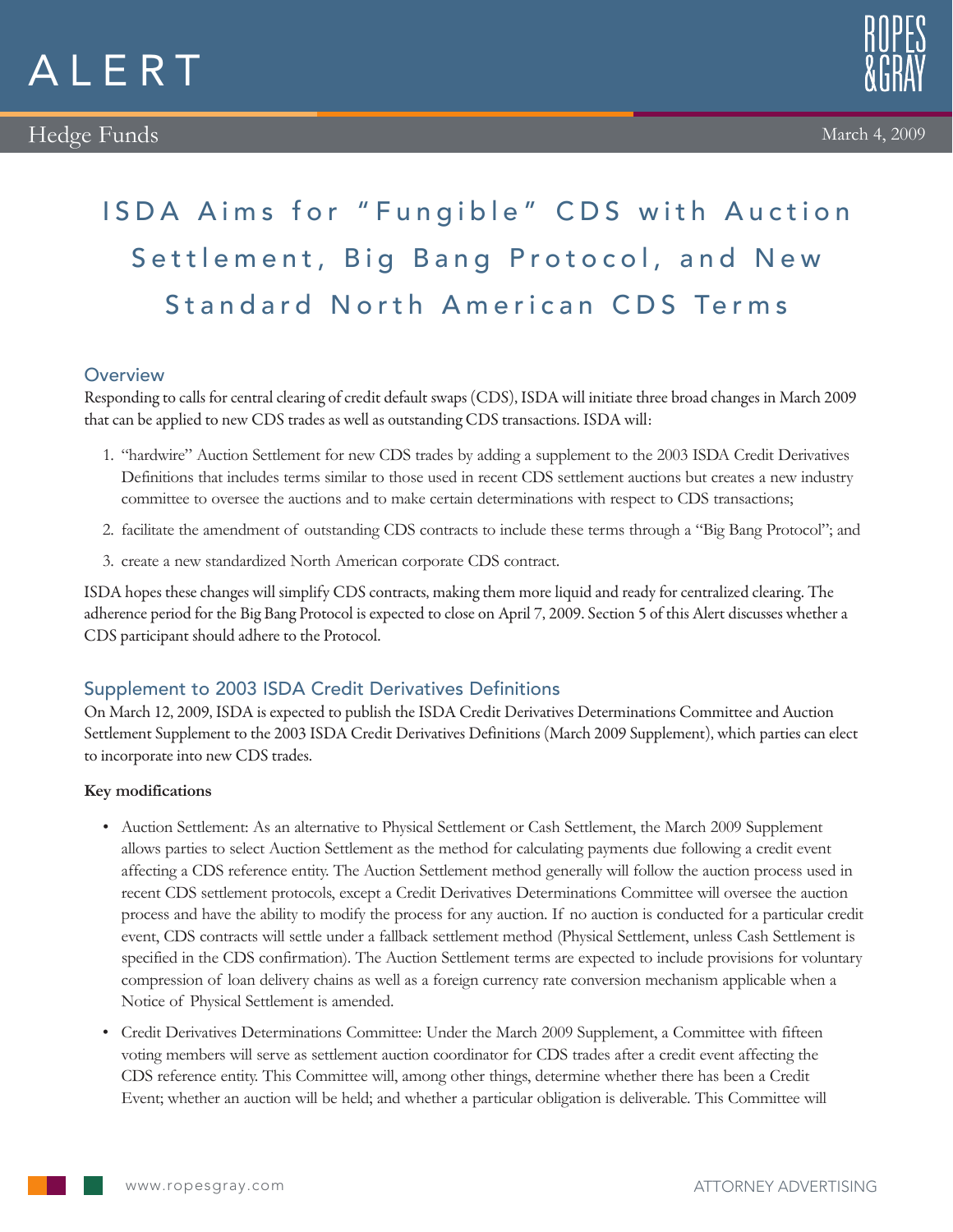also determine whether a Succession Event has occurred and whether there are Substitute Reference Obligations. A Committee will be appointed for each region (Americas, Europe, Japan, Australia-New Zealand, and Asia (other than Japan)). Each Committee will have 10 voting dealer members and 5 voting buy-side members (as well as several non-voting members). Criteria for buy-side membership include at least \$1 billion in assets under management, notional single-name CDS trades of at least \$1 billion, and approval by 1/3 of the current buyside members. Any Committee decision that fails to win 80% approval will be sent to an external review panel, as nominated by members of the Committee. Any market participant may request that a Committee convene to address a specific CDS question.

• 60/90 Lookback/Backstop Dates: The March 2009 Supplement states that a Credit Event or Succession Event will occur only if the Committee finds that the event took place no earlier than 60 calendar days (for a Credit Event) or 90 calendar days (for a Succession Event) prior to the date on which the Committee received valid notice of such event. Under the March 2009 Supplement, a Credit Event or Succession Event can be effective even if it occurs prior to the Trade Date of a CDS transaction.

## Big Bang Protocol

On March 12, 2009, ISDA is expected to open the 2009 Credit Derivatives Determinations Committees and Auction Settlement CDS Protocol, commonly called the "Big Bang Protocol." The adherence period is expected to close on April 7, 2009, and the Protocol is expected to be effective on April 8, 2009.

#### **Key provisions**

- • Applies March 2009 Supplement to certain outstanding CDS trades: The purpose of the Big Bang Protocol is to help parties incorporate the terms of the March 2009 Supplement described above into outstanding CDS trades. Outstanding CDS trades excluded from the Big Bang Protocol include loan-only CDS, US municipal CDS, CDS on ABS/MBS/CDO, bespoke portfolio transactions tied to credit-linked notes, and transactions designated by parties as excluded.
- • Replaces ISDA CDS Auctions: Parties not adhering to the Big Bang Protocol will settle trades as agreed in the confirmation for the trade, unless otherwise negotiated. The Big Bang Protocol and March 2009 Supplement are meant to replace the ad hoc auction protocols ISDA currently runs. This means that ISDA is unlikely to sponsor ad hoc auction protocols in the future, and that CDS participants may be unable to participate in future auctions with respect to existing CDS transactions unless they have adhered to the Protocol.

# New Standards for North American Corporate CDS

#### **Key changes for trades starting March 20, 2009**

- 100/500 coupon: A protection buyer will be required to pay a standard coupon (1% for protection against investment grade reference entities and 5% for protection against high yield reference entities).
	- No Restructuring: The standard North American CDS will not have Restructuring as a Credit Event.
	- - Fixed payment/accrual period end dates: March 20, June 20, September 20 and December 20 (matching the roll dates for CDX Indices) will be the only available payment/accrual period end dates.
- • Fixed Scheduled Termination Date: The Scheduled Termination Date in a standard North American CDS must match one of the four fixed quarterly payment/accrual dates.
- • Eliminates short and long stubs: The initial coupon for the standard North American CDS will start to accrue on and including the fixed quarterly payment/accrual date immediately preceding the Effective Date of the transaction.